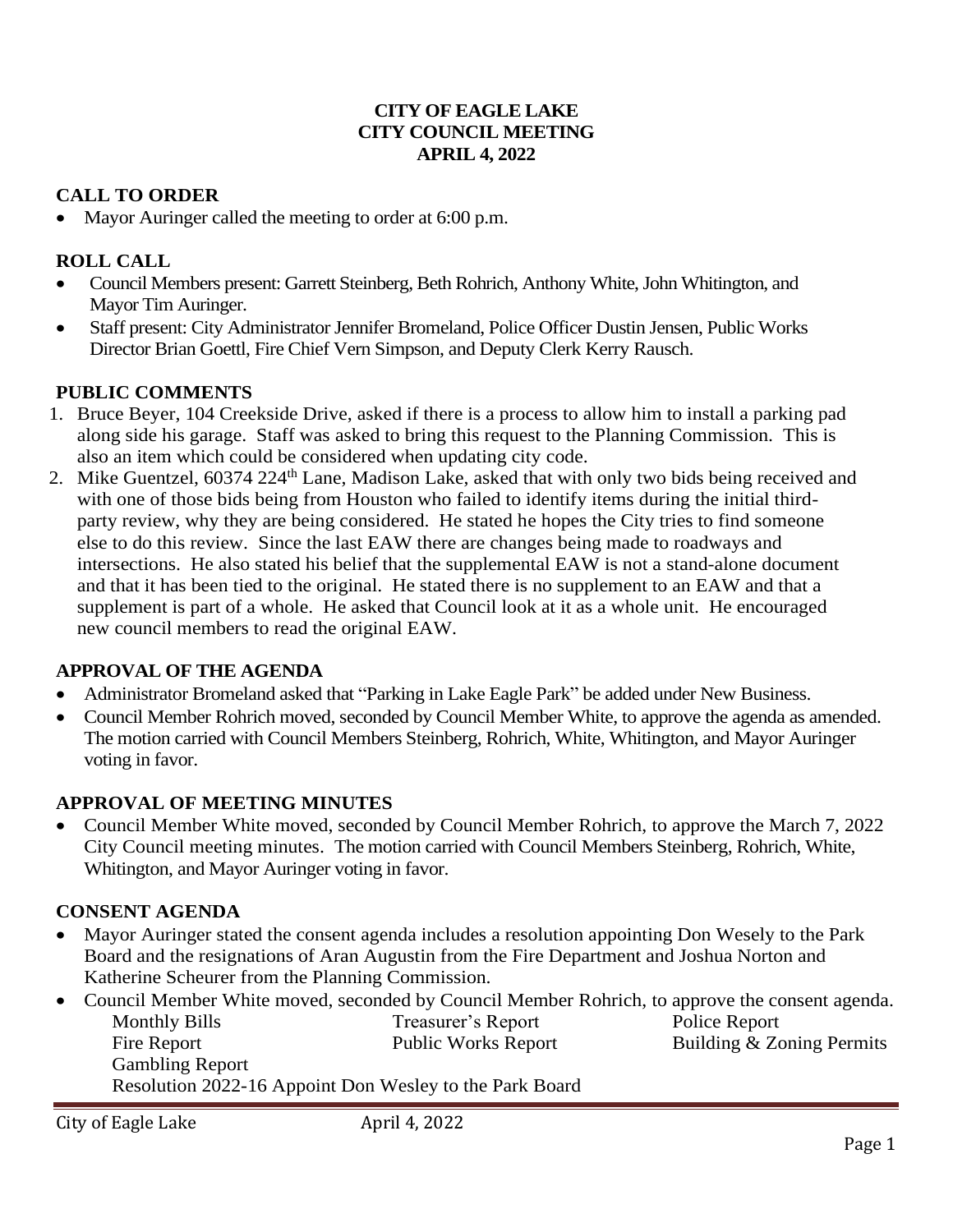Resolution 2022-17 Appoint Election Judges

Resolution 2022-18 Resignation of Aran Augustin from Fire Department

Resolution 2022-19 Resignation of Joshua Norton from Planning Commission

Resolution 2022-20 Resignation of Katherine Scheurer from Planning Commission

• The motion carried with Council Members Steinberg, Rohrich, White, Whitington, and Mayor Auringer voting in favor.

### **PRESENTATIONS**

### 1. Tony Steffensmeier: Parcel R12.10.07.200.001

- Administrator Bromeland explained that Tony Steffensmeier, owner of R12.10.07.200.001, has contacted the City to find out what he needs to do to convert his parcel from ag to commercial. Mr. Steffensmeier was advised that he should attend tonight's meeting to discuss his plans with the City Council and find out if there is an interest at this time in allowing the parcel to be developed separate from the proposed Mankato Motorsports Park Project. But for the proposed project, the parcel would not have been annexed into City limits.
- She also explained that for background purposes this parcel was annexed into City limits in October of 2019 as part of a joint resolution for orderly annexation between the City of Eagle Lake and LeRay Township for the proposed Mankato Motorsports Park Project. Once annexed, the parcel converted to an ag district for city zoning purposes. To change the use of the parcel, rezoning would need to occur. At the time of annexation, the parcel was owned by Bernadine Kopachek and then later sold at auction. When contacted by City staff, the developer of Mankato Motorsports Park Project indicated that the sale of the parcel would not affect the viability of his project and that the project could move ahead without the parcel. According to Mr. Steffensmeier, he is a separate entity from the Mankato Motorsports Park Project.
- Administrator Bromeland also explained that the joint resolution includes a reversion clause. As per the agreement, "should the property not be developed and retains its rural character, thirty-six months after the execution of the agreement, the property would revert back to the township. Legal counsel advised that LeRay Township be notified of the matter as the City would not want to approve a use that might not be allowed if the property were to revert to LeRay Township. City staff spoke with Phyllis Daschner, LeRay Township Chair, who was present at the meeting to learn more about Mr. Steffensmeier's plans for the parcel and to ask questions.
- Mr. Steffensmeier explained that he would like to install a pole barn/warehouse for business storage and personal use. He has spoke with the developer who has indicated he is ok with the proposed buildings.
- City Attorney, Chris Kennedy, recommended that the developer of the proposed Motorsports Park figure out what he wants to do with the parcels and that the City Council needs to keep in mind the reversion clause of the annexation agreement and that the City would not want an island of land annexed into the City. He recommended that Mr. Steffensmeier talk with LeRay Township to determine if they would have concerns with the proposed structure(s) in case this property reverts back to the township.
- Council suggested Mr. Steffensmeier prepare a site plan including the size and location of the buildings on the parcel for review.
- 2. Jesse Samuelson with LJP Waste Solutions: Spring Clean up and Fuel Surcharge
	- Administrator Bromeland stated that Mr. Samuelson with LJP was asked to attend the meeting to discuss concerns with the spring cleanup change and the fuel surcharge notice that was received at City Hall. City staff has shared with Mr. Samuelson that a comment was received on the City of Eagle Lake Facebook page asking about residents that are disabled and unable to get their items to the drop off location. Mr. Samuelson responded that LJP Waste Solutions will coordinate pickup of items for residents that are disabled and who have no other means to get their items to the drop off location. Residents who have a disability which prevents them from getting their items to the drop off location will need to contact City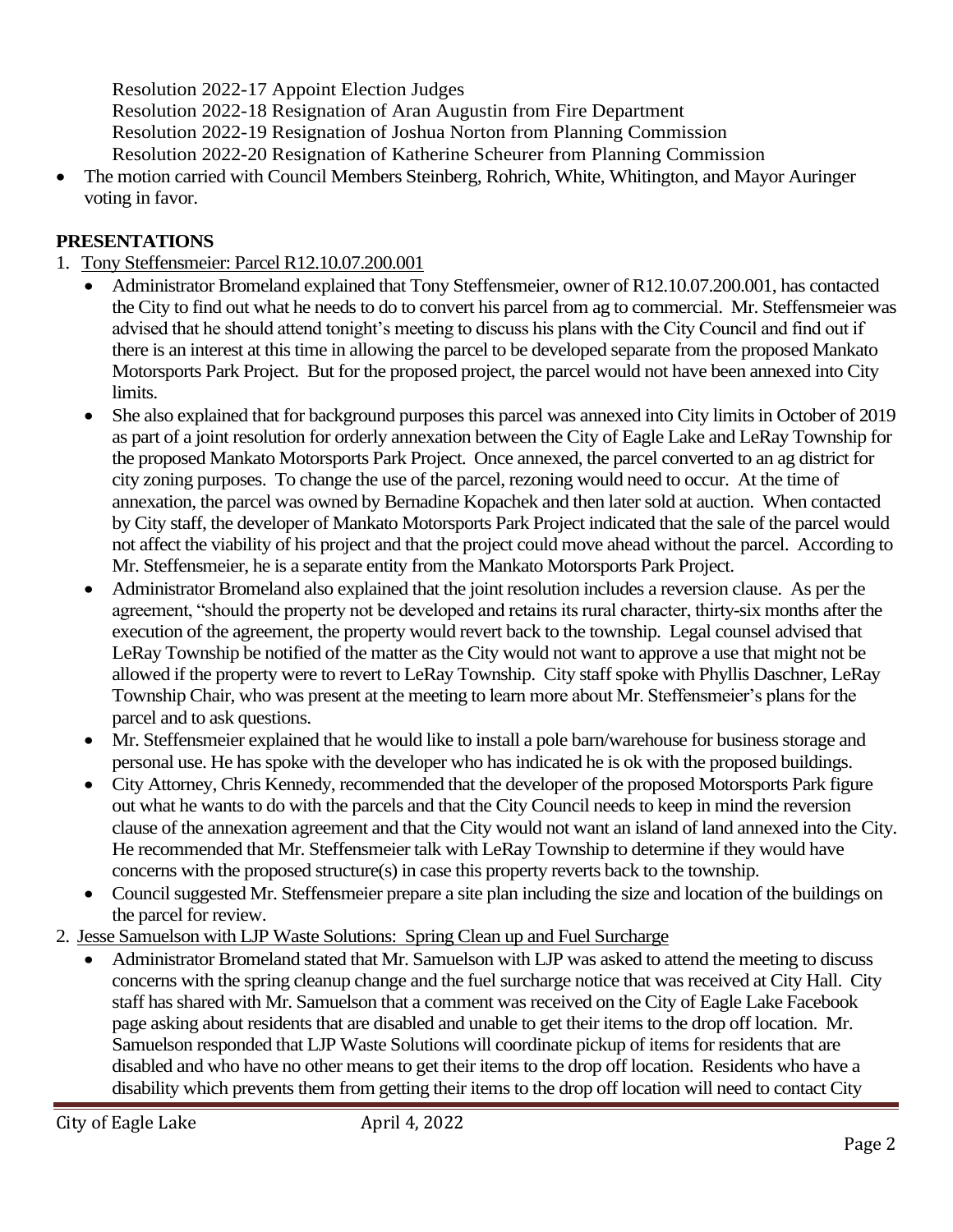Hall so that a pickup time can be coordinated with LJP Waste Solutions. A response was posted to the comment on the City's Facebook page asking the resident to contact City Hall but to date no response has been received. Information will be included in the Spring City Newsletter. Presented to Council was a survey of how other area cities and haulers are handling cleanup events with North Mankato being the only city offering a curbside cleanup event. Mr. Samuelson stated that North Mankato may have their staff assist in the curbside cleanup event.

- Mr. Samuelson addressed suggestions residents shared via Facebook, stating that extra bags for residents to fill and have picked up at normal trash collection would not be an option for the large items disposed of at cleanups. Neighborhood dumpsters could overflow and inappropriate items could be deposited in the dumpsters, incremental curbside cleanups by sectioning off the town would take several weeks and would be too confusing for this spring cleanup, but could be consider in the future, having the garbage trucks park at the entrance to the park so that vehicles don't have to drive into the park and turn around may be a viable option.
- Council discussion included that the City could look for alternate locations keeping traffic flow in mind.
- Mr. Samuelson stated that due to driver shortages and the fact that drivers can work only 60 hours a week, their drivers are not able to take a day off during the week to allow for curbside pick up events. There is a lack of available CDL drivers which is causing this issue. A curbside cleanup event required five trucks with three people per truck. By going to a drop off location event this can be done with three trucks and three men. Residents are encouraged to bring help to the clean up event if they need help unloading their items.
- Mr. Samuelson stated LJP has met with and talked to other cities regarding a fuel surcharge and explained that this is a temporary charge due to high fuel costs. They have calculated the time and fuel used in each city to determine the fuel charge amount. He explained that LJP used a calculation to determine the appropriate temporary fuel charge rate and their calculation shows that LJP uses 346.4 gallons of fuel per month in Eagle Lake. The temporary fuel surcharge would then be calculated by determining the current price of fuel and subtracting \$3.50. This amount would then be multiplied by the 346.4 gallons of fuel used.
- Attorney Chris Kennedy stated that a fuel surcharge is not in the current contract and that the City Council does not have the authority to modify the contract.
- Discussion included that LJP feels this is a separate charge from the contract and that future contracts would likely include this type of language.
- Council discussion included that the annual cost-of-living increases should be used to cover additional expenses and that a new contract would need to be negotiated. The current contract expires in 2026. An addendum to the contract could be considered. If a change to the contract is considered, such a change would need to be in writing.
- 3. Julie Blackburn and Paul Marston with ISG: Owl Lane Stormwater Pond Testing Options
	- Ms. Blackburn presented an overview, explaining that ISG was contracted to study storm water ponds 15 and 16 along Owl Lane due to appearance and odor which became a nuisance to surrounding residents.
	- A pond summary included pond volumes have been reduced only slightly since construction and there are no obvious structural, hydrologic, or hydraulic causes driving nuisance algal conditions. Ponds are consistent with MPCA design criteria with one exception, mature trees are present around the entirety of Pond 16 and within 25 feet of pond 15's outlet structure. Ms. Blackburn also stated that neither of these findings explain the issue.
	- Ms. Blackburn explained that storm water ponds are developed to limit natural stormwater treatment capacity. Runoff reaches stormwater ponds through storm sewers and direct overland runoff. They treat runoff from driveways, streets, and sidewalks by soaking up nutrients and pollutants and slowing the release of runoff prior to entering a natural waterbody or groundwater source. A stormwater pond's sole purpose is to treat stormwater runoff.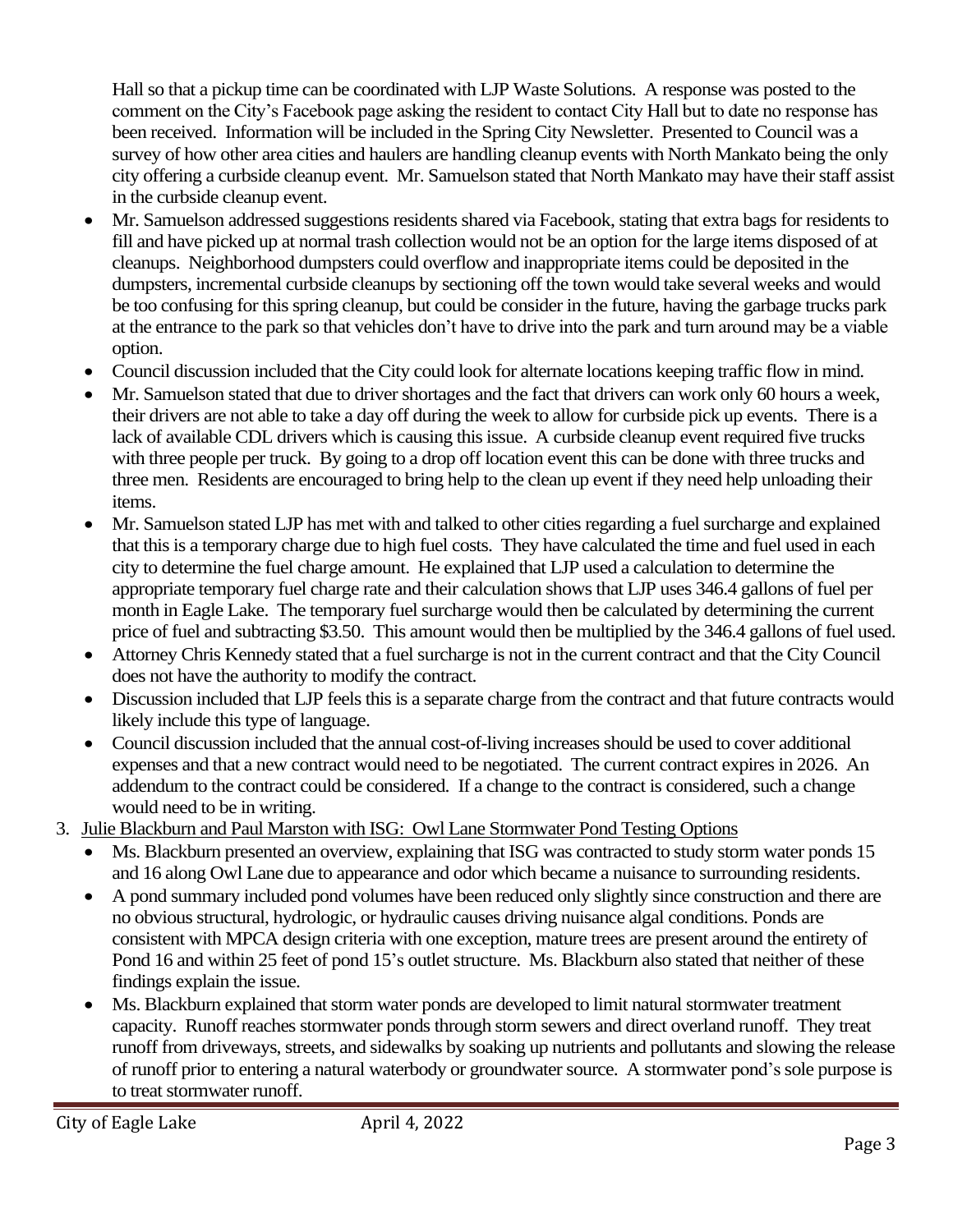- Conditions are likely a result of hypoxia, or low dissolved oxygen (DO) concentrations in the ponds, which can be caused or worsened by: algal growth, fueled by phosphorus, can deplete DO; lack of inflow of stormwater with high DO concentrations, lack of inflows and outflows limit mixing, lack of outflow prevents discharge of phosphorus, hypoxia at the pond bottom can cause the release of additional phosphorus from sediments to the water column, further fueling algal growth.. May of these factors combine to create a snowball effect that can cause rapid deterioration in water quality. Some of the common pollutants which negatively affect ponds are fertilizers, pet waste, tree debris, pesticides, and trash. Such pollutants will increase aquatic plant and algae growth, may result in foul smell, and are aesthetically unappealing.
- It was also explained that residents can play a roll in making a difference in pond quality. Some examples included proper disposal of pet waste, install native buffer zones such as grasses and flowers, turn downspouts onto lawns instead of driveways and sidewalks, avoid dumping chemicals, including yard chemical such as fertilizer directly into storm drains, avoid overwatering lawns, don't apply fertilizer before a rain event and run water into gardens.
- Pond management recommendations included additional water quality sampling to evaluate phosphorus loading and discharge and to confirm types of algae, remove all trees and woody vegetation within 25 feet of inlets and outlets, and the selective or complete removal of trees around pond 16.
- Pond monitoring options were presented along with cost for each along with treatment options.
- Next steps include providing outreach and education materials to landowners to manage expectations, treatment considerations, and implement the city's monitoring program.
- Council discussion included that the removal of algae would not eliminate the problem and that algae could return within a couple of weeks, tree removal as budget allows, water depth of 1.5 – 2 feet would be sufficient for barley straw treatment. Pond treatment costs would come out of the storm water pond fund. Many properties landscaping infringes on the storm water pond setback requirements.
- Ms. Blackburn stated that if the city monitors the ponds, baseline information will be obtained and without this treatment may be difficult.
- Also discussed was the concern that there are 26 ponds within city limits and how it will be perceived if only one pond is treated. Council indicated that some treatment recommendations can be utilized, and that community education is important. Future ordinance changes relating to storm water would help ensure ponds are maintained correctly.
- Ms. Blackburn will research if pond 16 could be eliminated.
- 4. Anne Wolff and Scott Thompson with MnDOT: Hwy 14/CR 56 Construction
	- Scott Thompson with MnDOT explained that previously MnDOT conducted an online engagement opportunity for the public to provide input on construction options and the winner was a "restricted crossing". From there MnDOT, Blue Earth County and the City of Eagle Lake agreed on the R-cut design. Mr. Thompson explained this this project has received funding and is fully funded.
	- The project is expected to begin May  $16<sup>th</sup>$  and be completed by the end of June 2022. There will be three stages to the construction and the highway will remain open during construction. No detour is anticipated for Highway 14 through traffic; motorists can expect lane restrictions and speed reductions. There will be phases of construction that don't allow for specific turns at intersection. Staging maps will be posted on the project website in advance of construction [www.mndot.gov/d7/projects/hwy14eaglelake](http://www.mndot.gov/d7/projects/hwy14eaglelake) , and roadway signs will direct motorists during construction.
	- Mr. Thompson also explained that an overpass is not financially feasible, costing approximately \$10 million, due to the lake to the north and the business to the south. He also stated that stoplights and reduced speed along this section would not work, stating a reduced speed section would create an enforcement nightmare and explained that drivers tend to drive at a speed they feel safe driving, not the posted speed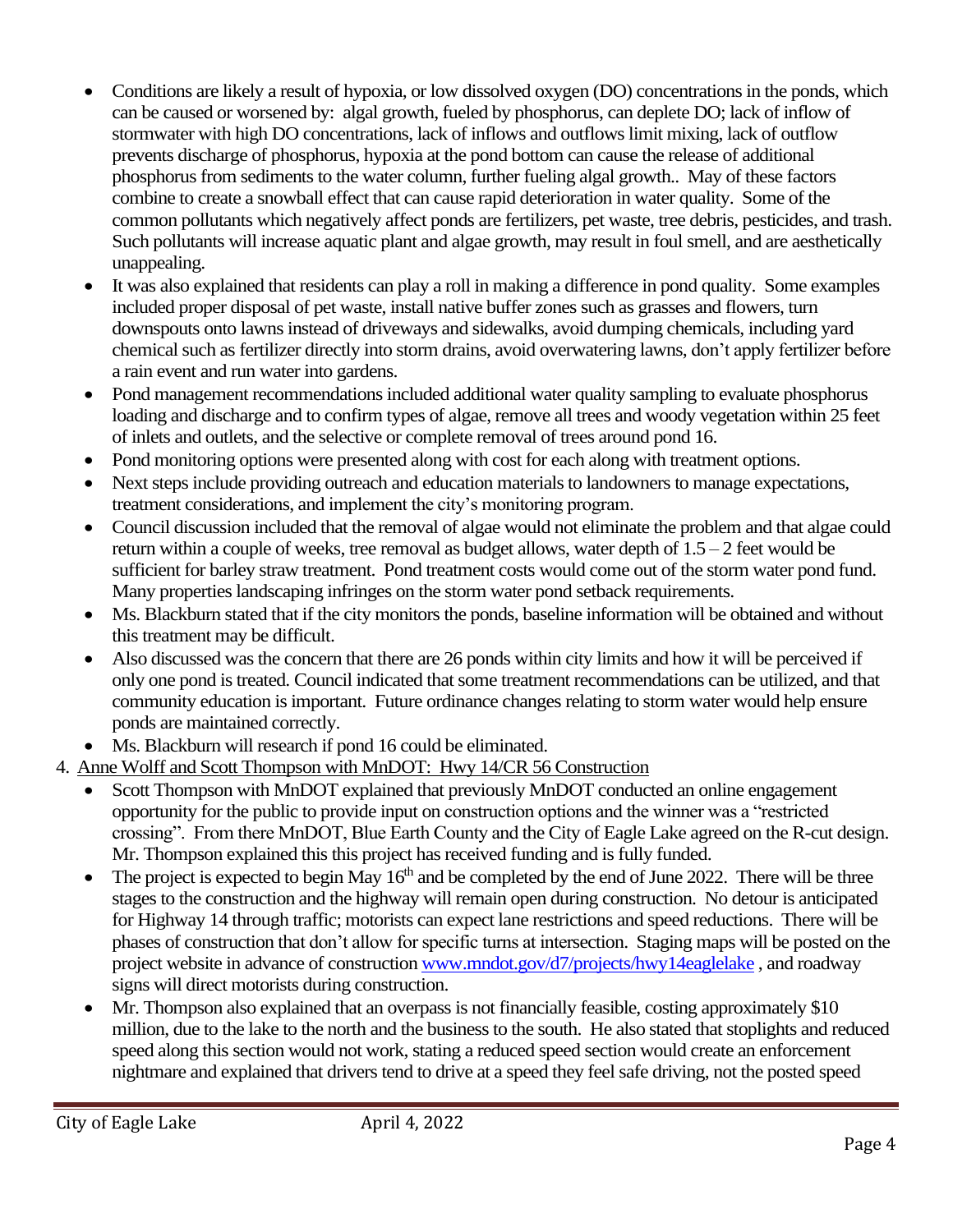limit, and that a reduced speed zone would not change drivers' behavior. Traffic signals would be a recipe for fatal and serious rear end crashes.

- Council discussion included how may vehicles will fit on the R-cut section, which is about 40.
- 5. Vern Simpson, Eagle Lake Fire Chief: Recap of Recent Truck Inspection
	- Mr. Simpson stated that through the annual vehicle inspections this year, it was identified that the ladder truck, #7312, needs a radiator, is having electrical issues when using the ladder, and needs lift cylinders which could cost up to \$10,000. The newest vehicle, the #1 pumper, which is covered under warranty, needs three valves to replaced. Each vehicle will go in for repairs separately so that mulitple vehicles are not out of commission at the same time. The pumper truck will have breaks replaced and the rescue vehicle is getting lighting upgrades.
	- The cost for these repairs has not been received, but it is estimated that the cost of repairs for both vehicles could be \$20,000. This is an unexpected and unbudgeted expense. Mr. Simpson stated he will be watching the overall budget for the fire department closely.

## **PUBLIC HEARING**

- 1. Public Hearing for Tax Increment Financing District 3-2
	- Administrator Bromeland stated that a public hearing was scheduled for the modification of municipal development district number 3, the adoption of a modified development program, the creation of tax increment financing district number 3-2, and the adoption of a related tax increment financing plan. Shannon Sweeney with David Drown Associates is in attendance to explain in more detail Tax Increment Financing (TIF) 3-2.
	- Administrator Bromeland explained that Troy Schrom of Schrom Construction has been working on the development of a rental housing project within the City of Eagle Lake. The name of the development is Fox Meadow Townhomes, LLC. At this time, TIF is being requested for Phase 1 of the project, which will include 64-units. Once Phase 1 is complete and the developer is ready to commence Phase II, the developer will need to again demonstrate the financial needs, and a new TIF agreement would need to be authorized by the City Council.
	- The terms of TIF assistance is 13-years. Income restrictions go away once the subsidy is completed (duration of TIF agreement). If the developer asks for additional TIF for subsequent phases, the income restrictions will need to remain in place for the entire project until the Phase II TIF agreement has expired.
	- Administrator Bromeland noted that execution of the TIF agreement will not take place until after a development agreement addressing zoning, construction, and related issues authorized by the City Council has been approved and executed. City staff and the developer have been in communication regarding proposed terms of a development agreement. The developer must also complete the mandatory EAW process to commence construction.
	- Shannon Sweeney explained that TIF is a way to capture new property taxes that are generated as a result of new development that occurs within the boundaries of a designated TIF district. For the proposed housing project, this capture period can extend for up to 26-years. Mr. Schrom has requested that the City reimburse 90% of the captured tax increment for a term of 13-years which would is expected to start with taxes payable in 2025. The developer will pay the taxes to the county and the county will send the city it's portion of the tax payment. The city will then reimburse the developer for 90% of the taxes received. This is a pay as you go structure which is the method with the least amount of risk. Mr. Schrom will need to provide the City with verification of meeting income requirements by January 1<sup>st</sup> and July 1<sup>st</sup> of each year. Mr. Sweeney will prepare plans and send them to the county and school district; he will review the developer's financials. This is not a rent restriction project. If the city does not use their 10% for development, the funds will be returned to the county.
	- Construction will begin this year and is estimated to be completed by January 1, 2023.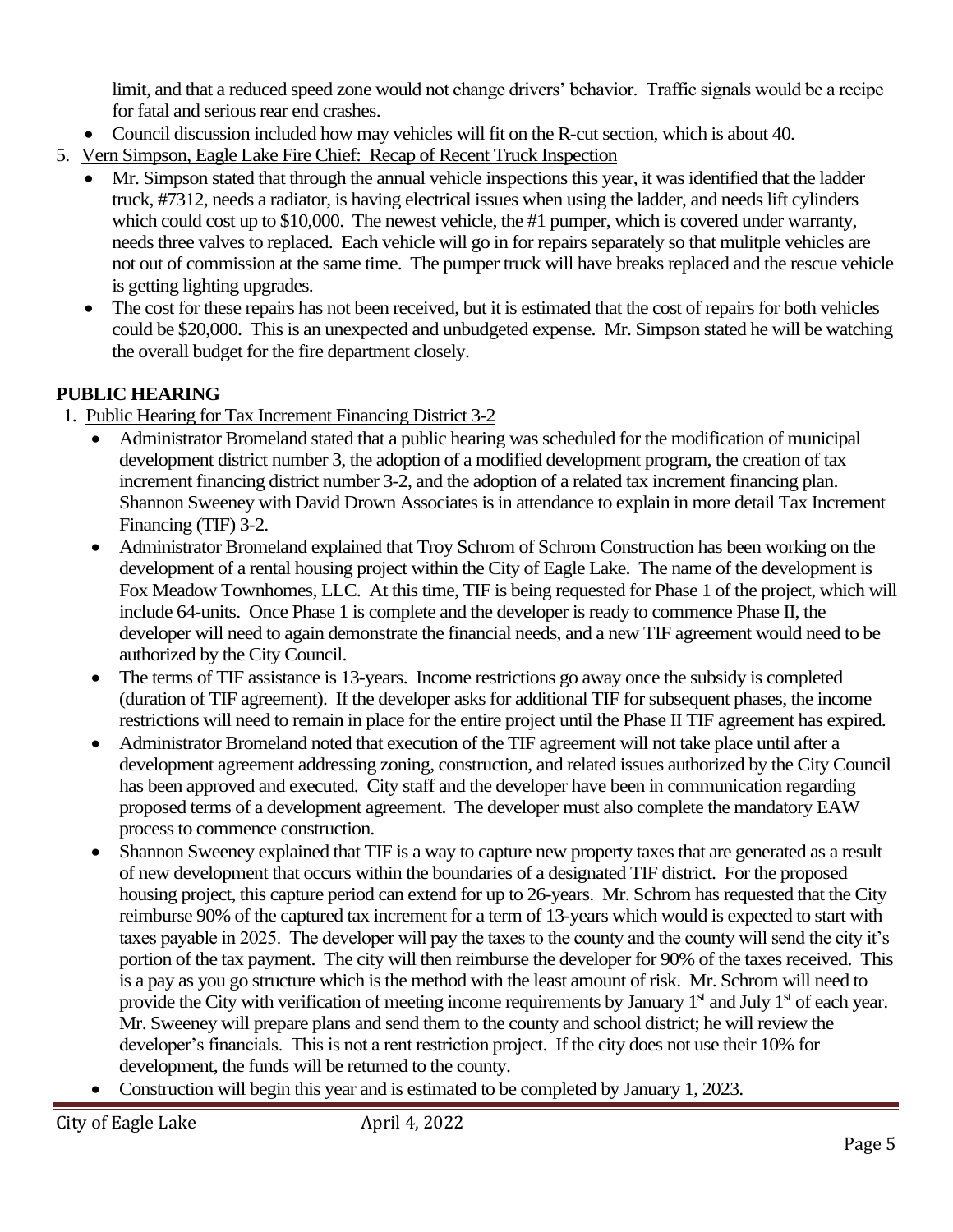- Mr. Sweeney stated that the Mayor and City Administrator can implement the necessary documents.
- The public hearing was opened and closed with no comments being offered.
- Council Member White moved, seconded by Council Member Rohrich, to approve Resolution 2022-21 Approving the Modification of Municipal Development District 3, adoption of Modified Development Plan, the creation of TIF District 3-2, and TIF Plan. Mr. Sweeney verified that the modified plan would include a start date of September 1, 2022, which it would. The motion carried with Council Members Steinberg, Rohrich, White, Whitington, and Mayor Auringer voting in favor.

# **OLD BUSINESS**

• None

# **NEW BUSINESS**

- 1. Resolution 2022-21: Resolution Adoption Approving the Modification of Municipal Development District No. 3, the Adoption of the Modified Development Plan relating thereto, the Creation of Tax Increment Financing District No. 3-2 therein, and Adoption of the TIF Plan
	- See Public Hearing
- 2. Letter from LJP Waste Solutions Related to Fuel Surcharge
	- **See Presentations**
- 3. Mankato Motorsports Supplemental EAW and Proposals Obtained for Third Party Review
	- Administrator Bromeland explained that a supplemental EAW was recently received from Bradford Development for the Mankato Motorsports Park Project which was done in response to an appeal filed by a group called CAMP "Citizens Against Motorsports Park, Michael Guentzel and Eric Guentzel relating to the initial EAW. The appeal was heard in the State of Minnesota Court of Appeals with the Court of Appeals reversing and remanding a new EIS determination on two issues – impact to wildlife and climate change.
	- Administrator Bromeland also explained that at the March  $7<sup>th</sup>$  City Council meeting it was explained that a third-party review of the supplemental EAW is not mandatory, but having one completed would be consistent with how the original EAW was handled. The developer is not required to pay for a third-party review and has recently expressed that while compensation from him for the second 3<sup>rd</sup> party review isn't unjustified, he feels that an effort to share the expense could be an equitable alternative for all parties. She also stated that Council should determine whether it feels a third-party review is critical in determining whether the supplemental EAW sufficiently addresses the environmental concerns requiring further review and study as it relates to wildlife and climate change and whether the City is willing to cover all or any part of the expense. Two proposals were received for a third-party review for the Supplemental EAW for the Mankato Motorsports Park Project: one from Braun Intertec in the amount of \$12,915 and the other from Houston Engineering in the amount of \$4,000. Houston Engineering completed the original EAW thirdparty review.
	- It was also explained that if the City Council does not wish to move ahead with a third-party review, the City Council as the RGU will need to review and determine if the supplemental EAW is complete for distribution or if more information is needed. Once determined complete, the supplemental EAW will be submitted to the EQB and the process for notification and publication is started. This includes a review by the agencies listed in Minnesota Rules 4410.1500 as well as a public comment period.
	- Chris Kennedy, City Attorney, stated this is going through an unique process and that the attorney handling this process is much more versed in this area. He explained that the developer is still looking to purchase the property and that the city has no guarantees that they would be reimbursed for expenses relating to the third-party review.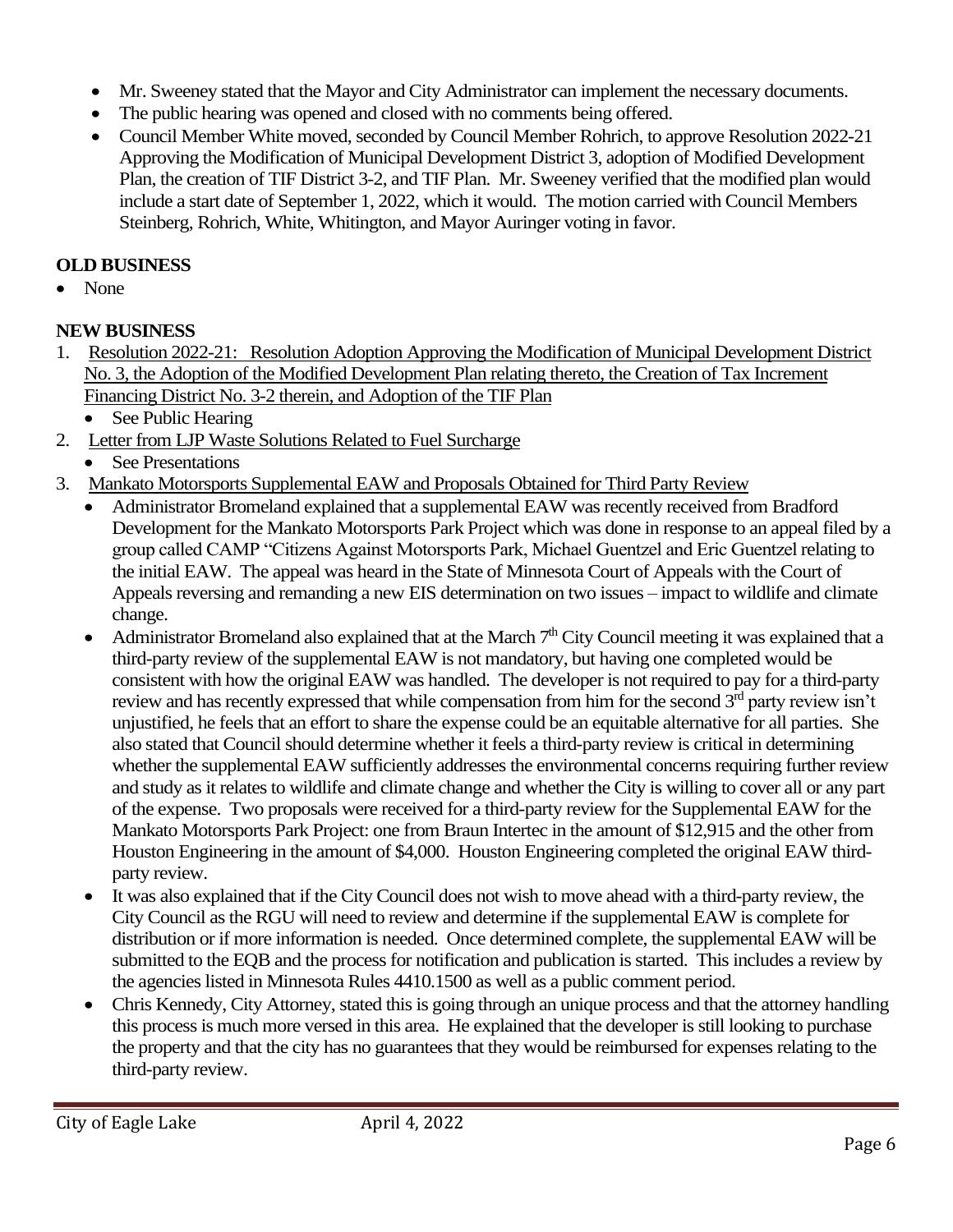- Council discussion included that with the land not being purchased there is no guarantee that the project would go through and that the City would be reimbursed.
- Council Member White moved, seconded by Council Member Steinberg, to table discussion on a thirdparty review until such time Council is confident the project would move forward. The motion carried with Council Members Steinberg, Rohrich, White, Whitington, and Mayor Auringer voting in favor.
- 4. Request for Annexation for Property Owner of Parcel R43.09.12.400.006
	- As an update, Administrator Bromeland stated a letter was sent to the two properties just west of 800 and 804 Parkway Avenue advising of the upcoming utility extension project planned for the summer of 2022 and asking if there was an interest in connecting to City sewer and water. One of the two properties located in this area responded (Roger and Marilyn Barnes) and met with City staff and Bolton and Menk to discuss the process involved with connecting to City sewer and water. Following that meeting, a request for annexation was received.
	- Administrator Bromeland explained there is no formal petition form required in this situation. All that is needed is a request from the property owners to be annexed into city limits. Now that a request has been received, the City Council should review. If there is interest in annexing in this parcel, a joint resolution would be presented and need to be approved by both the City of Eagle Lake and Mankato Township. There is no requirement for a public hearing or notice to nearby properties in this area. Once the joint resolution has been adopted by both the City and Township, it will be forwarded to the Office of Administrative Hearings (OAH) and an order issued within 30 days. The fee to be annexed into City limits is \$500 and the property owner has been invoiced. Once annexed and water and sewer are available, there will be a \$500 water connection fee and a \$400 sewer connection fee.
	- Public Works Director, Brian Goettl, stated that the potential extension would need to run through the back of the properties.
- 5. Bella's House of Doodles and Upcoming Hearing for Amended CUP
	- City Attorney Chris Kennedy explained that the owners of Bella's House of Doodles is looking to modify their conditional use permit (CUP) which is currently in effect. The owners need additional time to come up with necessary items. This matter will need to be put off until the May haring at withich time the owners will hopefully be in a position to move things forwared. It is envisioned there will be a public hearing at some point, possibly the May meeting, but most likely the meeting after, dependant on when needed items are available.
	- Mr. Kennedy also stated that the owners are working with the building official and that some inspections were completed last week. The owners are moving forward.
	- Mayor Auringer stated the next step will be to set a public hearing once more information is received and at that point action will be taken, hopefully at the June City Council meeting.
- 6. All Pets Impound Agreement
	- The City has received a modified Impound Agreement from All Pets in Mapleton. One of the major changes is that people were bringing cats into clinic form Eagle Lake. The clinic will only take dogs and won't take cats unless the cat needs to be watched for rabies. An adjustment was also made to the contract in regard to the fees that client need to pay; there will be no change to the fee if the animal is unclaimed.
	- Council Member White moved, seconded by Council Member Rohrich, to approve the modified Impound Agreement with All Pets in Mapleton. The motion carried with Council Members Steinberg, Rohrich, White, Whitington, and Mayor Auringer voting in favor.
- 7. Recommendation to Hire Part-Time Police Officer
	- Administrator Bromeland stated that an application was recently received for the position of part-time police officer from Conner Guillemette and an interview was completed. The hiring committee consisted of Jess Steinke with MN Vallely Council of Governments, Police Chief John Kopp, and Administrator Bromeland. Connor will be graduating in May with his associate degree from Alexandria Technical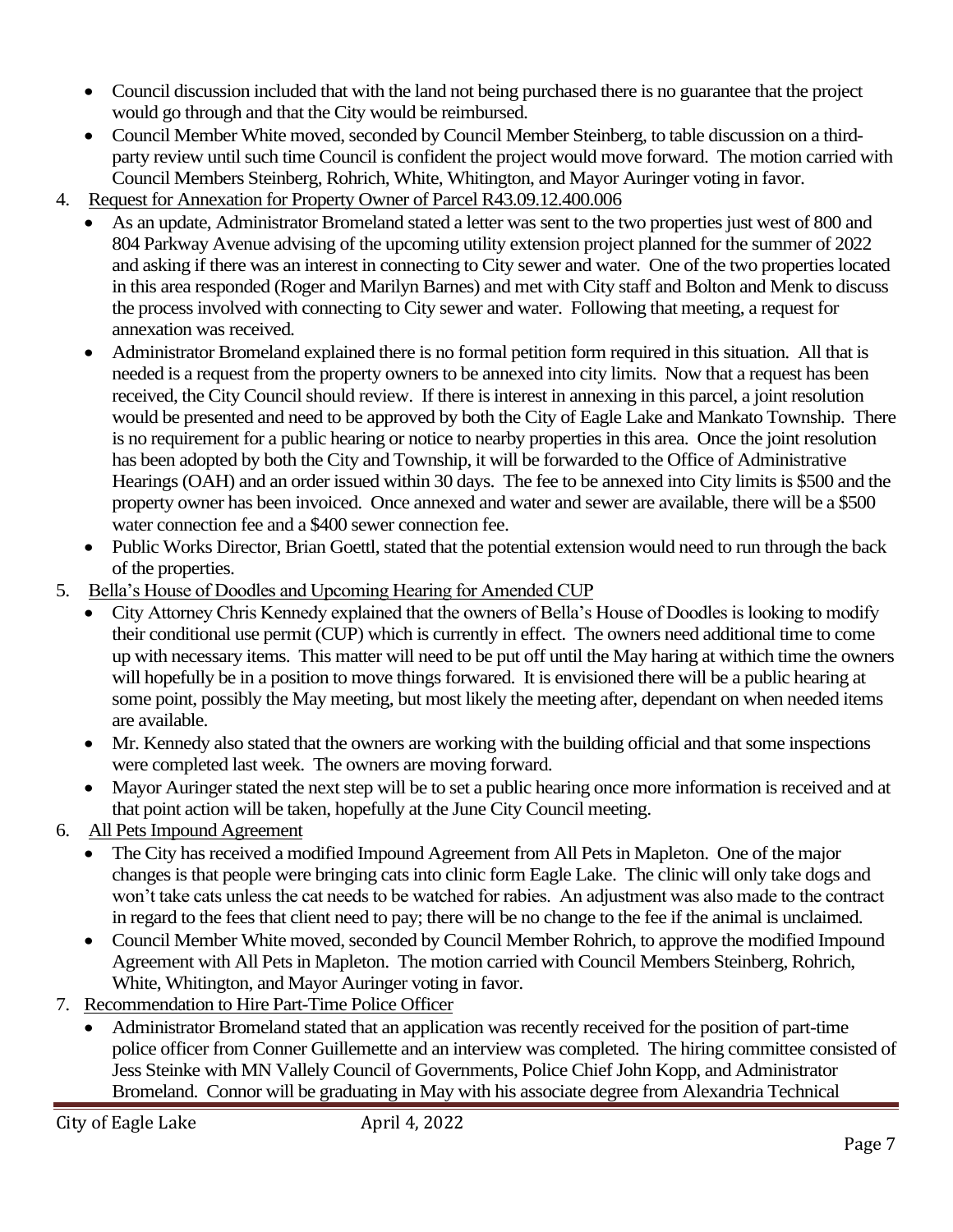Community College and would like to work part-time as a police officer for Eagle Lake while attending MSU for a two-year program. Connor will be POST license eligible on July 1st.

- A conditional offer of employment was extended to Connor Guillemette, subject to approval by the City Council and becoming POST licensed, passing the background check, and demonstrating the ability to meet the department's physical and psychological standards. The current starting rate of pay for a part-time officer is \$19.08. On July  $1<sup>st</sup>$ , the rate of pay will increase to \$19.46 per hour.
- Council Member Steinberg moved, seconded by Council Member Whitington, to authorize the contingent offer of employment to Connor Guillemette. The motion carried with Council Members Steinberg, Rohrich, White, Whitington, and Mayor Auringer voting in favor.
- 8. Proposal from South Central Service Cooperative
	- Administrator Bromeland explained that a proposal from South Central Service Cooperative (SCSC) for planning and zoning services has been received. City staff requested permission to utilize SCSC on an as needed basis, not to exceed 30 hours in 2022, when there are unique and complex planning and zoning matters that are not routine in nature. There is funding available in the professional services budget.
	- Council Member Rohrich moved, seconded by Council Member White, to accept the proposal from SCSC for planning and zoning services. The motion carried with Council Members Steinberg, Rohrich, White, Whitington, and Mayor Auringer voting in favor.
- 9. Eagle Lake Park Parking
	- Administrator Bromeland explained that a complaint was received from a resident regarding vehicles parked on the trail by the restrooms in Lake Eagle Park and that City staff is looking for direction on how Council would like this handled.
	- Council consensus was to close and lock the gate at the top of the hill and to make sure all affected parties who need access have a key.

## **OTHER**

- 1. Electric Vehicle Charging Station Concept
	- Mayor Auringer stated that he and Administrator Bromeland met with a company who has a program to install charging stations. There would be no cost to the City. The company would do all the construction and take care of all maintenance.
	- Council discussion included they may investigate the city and determine if the city meets their criteria. Also discussed was the location of this type of structure is important so that people would have something to do while the vehicle is charging and if the city could add a charge to the company for using the space.
	- More information will be gathered on this.
- 2. Integrated Mosquito Management Program (IMM) with Larval Control Proposal
	- Administrator Bromeland stated that a proposal was received by Clarke Mosquito Control for a program which would include larval control. The program the City has contracted for (adulticiding) will cost \$6,165 for nine (9) applications. A program which includes larval control would cost \$15,768.
	- Council directed staff to contact the company and asked them to attend a Council meeting to answer questions.

## **CITY ADMINISTRATOR REPORT**

- 1. Community Survey-Part of Strategic Economic Development Planning Process
	- The spring newsletter includes information about this and the need for feedback.
- 2. All Seasons Arena
	- With the City of Eagle Lake being a member of the ASA board, notice was recently received advising that the board wishes to explore improvements to the facility. Given the multitude of needs for our community